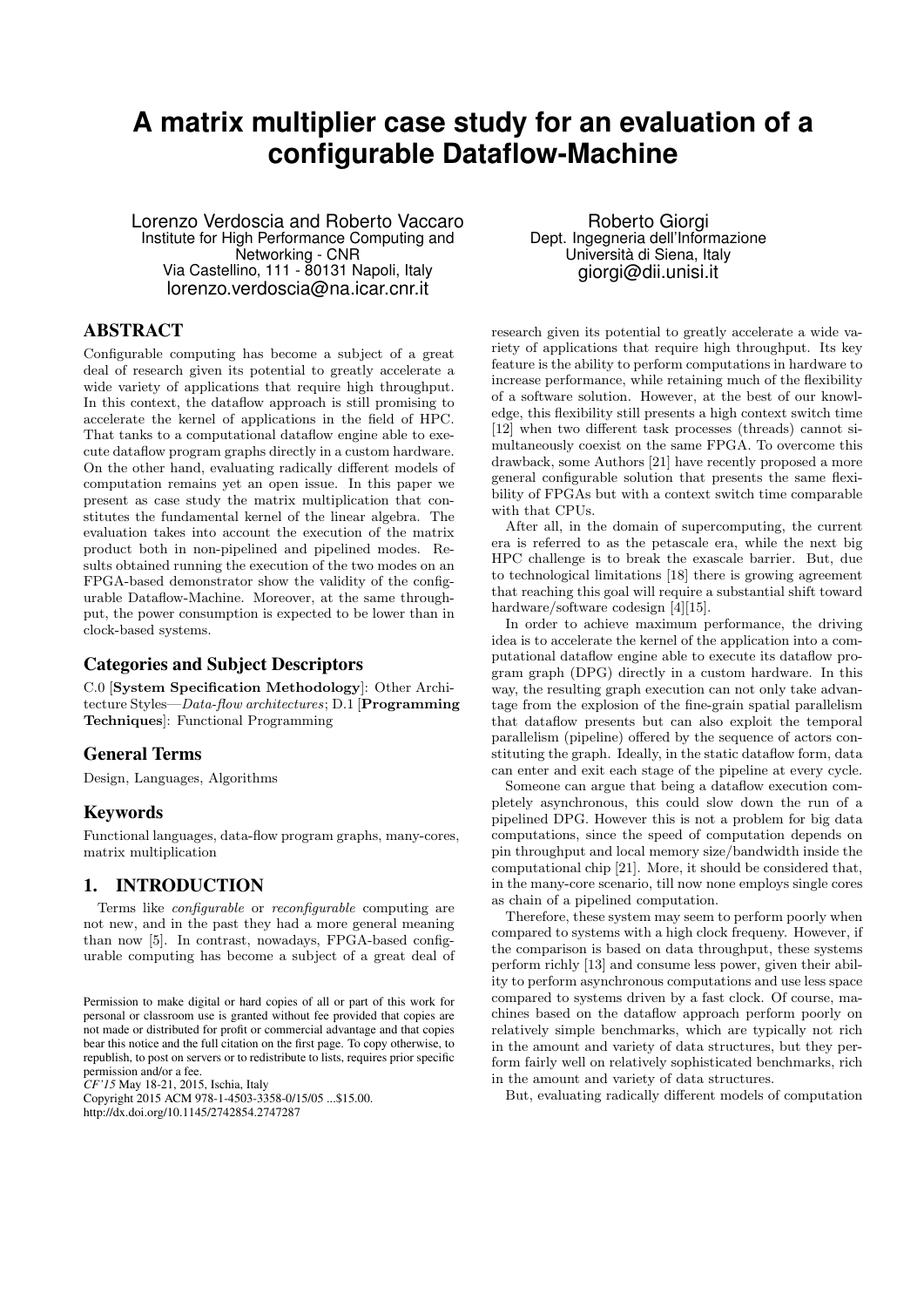

**Figure 1: D**<sup>3</sup>**AS system: (1) the computing Dataflow-Machine and (2) the kernel processor**

such as dataflow remains yet to be addressed, especially in the context of total cost of ownership [6]. To contribute in this evaluation effort, we show in this work how a computing Dataflow-Machine behaves when it executes the kernel of an application like matrix multiplication and when its execution requires a further acceleration due to the huge amount of input data.

The remainder of the paper is organized as follows. Section 2 summarizes the main characteristics of a Configurable Dataflow-Machine to facilitate the paper reading; Section 3 defines the evaluation model for the case study and shows the resulting performance over the configurable Dataflow-Machine; Section 4 discusses related work in the area of the dataflow architectures; Section 5 for our conclusions.

# 2. THE CONFIGURABLE DATAFLOW MA-CHINE AND ITS PROGRAMMING LAN-**GUAGE**

#### 2.1 The configurable dataflow machine

A configurable Dataflow-Machine [21], whose general architecture is shown in Fig. 1.1, has been developed within an integrated software-hardware project named Demand Data Driven Architecture System  $(D^3AS)$  [23]. While  $D^3AS$  supplies all software activities to compile, partition, map, and create the ordered list of DPGs to assign to each processing, and etc. by means of a host, the configurable Dataflow-Machine (CDM) is constituted by *k* processing nodes and an internode interconnection for the communication of DPGs allocated over more nodes .

**The processing node.** It is constituted by a Kernel Processor (Fig. 1.2) that supports the macro-functions to load a DPG onto the associate Many-DAC Dataflow Executionengine (MDE) (Fig. 2.1). Differently from a von Neumannbased many-core chip, the MDE is a many-core chip where the *n* DACs (Dataflow Actor Cores) are a set of completely decentralized and self-scheduling execution units connected through a crossbar switch network that implements arcs and links. The graph configurator register holds the DAC function codes and the crossbar-switch code that constitute the DPG configuration loaded onto the MDE. Three I/O reg-



**Figure 2: D**<sup>3</sup>**AS computing system: the execution engine**

ister banks are needed to receive/send data tokens from/to the *Kernel Processor*. So, once configured, DACs can fire as soon as valid data tokens start entering the MDE thanks to their asynchronous behavior. Tokens validity determines if a data value is valid or not valid to fire a  $D#$  operator instead of using the token presence to perform its functions as it happens in dataflow schemas [3]. A DAC (Fig. 2.2) consists of a firing rule unit that implements the *h*HLDS firing rules (see Sect. 2.2.1) by means of a simple hardware circuitry, and an *augmented* ALU that implements the D# operator set(see Sect. 2.2.1). In this way, dataflow actor operations are sequenced by the data validity firing rule.

In cooperation with the MDE, the Kernel Processor includes three fundamental blocks whose functionalities are:

- *Graph Configuration Manager* (GCM): (i) all the sub-DPG configuration tables, coming from the compiling phase (on the host), are stored in the Graph Configuration Table memory; (ii) when an enabling Send-Next-Configuration (SNC) signal from the Graph Scheduler (GSC) reaches the graph manager, the graph manager transfers the scheduled graph configuration from its memory to the MDE.

*Parallel Memory Processor* (PMP): at the same time, the scheduler sends the enabling Send-Initial-Data (SID) signal to this memory processor that (i) prepares the initial data tokens for their transfer to the dataflow execution engine; after having organized the previous transfer, (ii) prepares the result data tokens for tokens transfer from the dataflow execution engine to the output buffer, as soon as they are ready in the output buffer registers; when the computation ends, it (iii) sends a termination signal to the scheduler.

- *Graph SCheduler* (GSC): (i) it implements the scheduling policy (defined after the partitioning and mapping activities) for the sub-DPGs allocated on the processing node; (ii) it sends enabling signals to the graph configuration manager and to the parallel memory processor; it (iii) manages the interaction with the host.

**The Internode Interconnect.** At the moment, we are evaluating three possible solutions – a crossbar switch, a direct network topology, and a trade-off solution between the first two. The reason is that each of them conditions several parameters like scheduling policy, scalability, cost, performance, and so on [21], when the DPG dimension requires to be sub-DPGs over several processing nodes.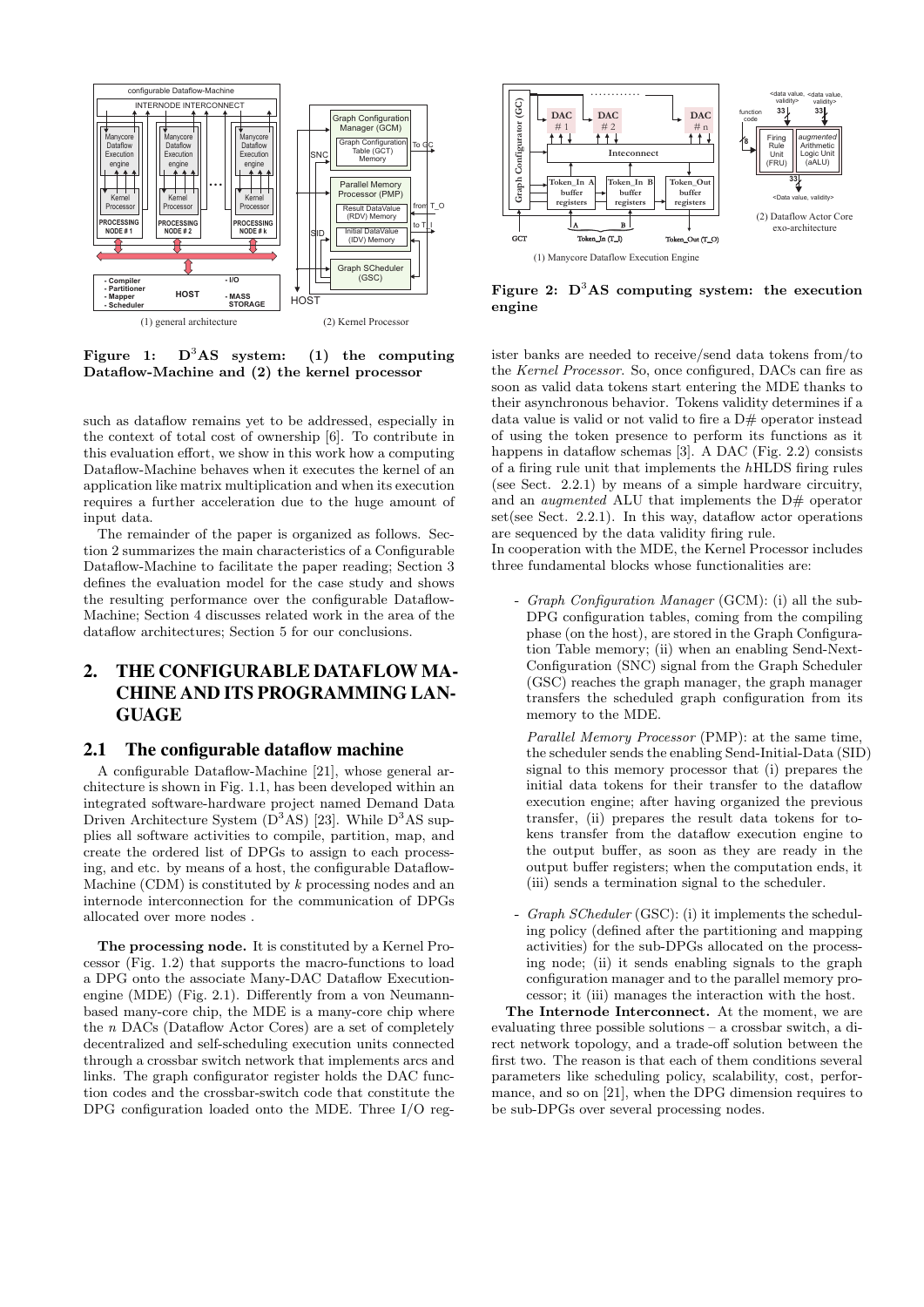#### 2.2 *h*HLDS and the programming language

#### *2.2.1 The hHLDS model*

High-Level Dataflow System (HLDS) [22] is a formal model to describe the behavior of a directed dataflow graph where nodes are operators (actors) or links (places to hold tokens) that can have heterogeneous I/O conditions. Nodes are connected by arcs along which tokens (data and control) may travel. In this paper, also the *homogeneous* HLDS (*h*HLDS) model was presented. *h*HLDS describes the behavior of a static dataflow graph imposing homogeneous I/O conditions on actors but not on links. Actors can only have exactly one output and two input arcs and consume and produce only data tokens; links represent only connections between arcs. Since *h*HLDS' actors cannot produce control tokens, merge, switch, and logic-gate actors [3] are not present. In this model, while actors are determinate, links may be not determinate. In the *h*HLDS model there exist two types of links: i) Joint links, which represent a place where two or more output arcs can coexist and ii) Replica links, which are similar to joint links but have only one output arcs. In the case of Joint links the output arc (among the several available) – where the token will travel – is unpredictable. In contrast, these features simplify the design of a dataflow execution engine chip using only identical DACs and one type of connection among them. In addition, despite the model simplicity, in *h*HLDS it has been proved that it is always possible to obtain DPGs which are determinate and well-behaved, and where:

- *•* actors fire when their two input tokens are valid, i.e. able to fire an actor, no matter if their previous output token has not been consumed. In this case, the new token shall replace the previous one. In a system that only allows the flow of data tokens, this property is essential to construct determinate cycles (loops);
- to execute a program correctly, only one way token flow is present as no feedback interpretation is needed;
- *•* no synchronization mechanism needs to control the token flow, thus the model is completely asynchronous.

In *h*HLDS actors and links are connected to form a more complex DFG. However, the resulting DFG may be nondeterminate if cycles occur because no closure property can be guaranteed [14]. This happens for sure when the graph includes joint links, which are not-determinate. In the case the DPG is determinate and well-behaved, it is named *macro-Actor* (mA), and it is characterized by having I(mA)*>* 2 and  $O(mA) \geq 1$  where I(mA) is the number of input arcs  $(in-set)$  of the mA and  $O(mA)$  is the number of its output arcs (out-set).

#### *2.2.2 The D# machine language*

At the present, the machine offers programming in both Chiara functional language [20] and the machine language called  $D\#$ .  $D\#$  is both the machine language and the graphical representation language that describes the dataflow graph of a program. In the  $D#$  language a program is a collection of standard expressions that form a DPG where each expression refers an actor and specifies its functionality. A  $D#$  particularity is that its operators form the functionally complete set of the elemental operators for Chiara, allowing thus a DPG be also represented graphically. It has been



**Figure 3: The basic macro-Actors (mAs) in D#: (a) TEST, (b) COND, (c) IT R**

defined applying the demand-data-driven approach to codesign methodology [24] between the functional paradigm and the *h*HLDS paradigm.

When a DPG, i.e. the abstract entity in *h*HLDS, is embodied in the machine hardware, it happens that: (1) each DPG actor (abstract entity) is turned into one DAC, i.e. the physical entity, whilst the actor firing rules become the DAC activation rules; (2) each arc/link (abstract entities) that connects two/more-than-two DPG actors is turned into a wire/wire-junction inside the interconnection network (physical entity) that connects two/more-than-two DACs; (3) each token and its validity (abstract entity) are turned into a data value and its validity<sup>1</sup> signal (physical entity) so that the self-scheduling of a DACs can happen.

As macro-Actors (mAs) structures in  $D#$  are formed like in *h*HLDS, here we shortly report the fundamental characteristics of those that allow the creation of more complex structures (i.e. TEST, COND, and IT\_R mAs).

**The macro-Actor TEST.** It is the simplest relational structure of data-dependent DPG. TEST is a mA with in $set = 3$  and out-set  $=1$  and is formed connecting the relational actor  $R$  to the actor that performs the arithmetic operator  $+$  as shown in Fig 3(a). If *a* and *b* satisfy the relation  $R$ , the token generated is a valid token with datavalue 0 (zero), and the token *c* is produced. If its relation is not satisfied, the token generated is not valid with datavalue "don't-care". When coupled to its complement TEST, it forms a fundamental building-block to create conditional and iterative mAs.

**The macro-Actor COND.** It is the simplest conditional structure. COND is is a mA with in-set  $= 4$  and out-set  $=1$  and is formed connecting the two mAs TEST and TEST with a Joint link as shown in Fig. 3(b). If the relation of TEST is satisfied, it produces the token *c*, otherwise it produces the token *d*. It forms the building-block to create more complex conditional structures as an example the construct *case*.

The macro-Actor IT<sub>-R</sub>. It is the iterative data-depend structure. IT\_R is a mA with in-set  $= 2$  and out-set  $= 1$ and is formed connecting the two mAs TEST and TEST, an arithmetic actor or a macro-Actor  $mA_1$ , and the actor

<sup>1</sup>Validity is the intrinsic characterization of a token, and operations start or o not on this information. In contrast to Dennis' *token presence* [3], where operations are triggered by the presence of tokens, with the validity information we not only remove the check of token absence on any output arc to fire an actor but remove also the *Instruction Scheduler*.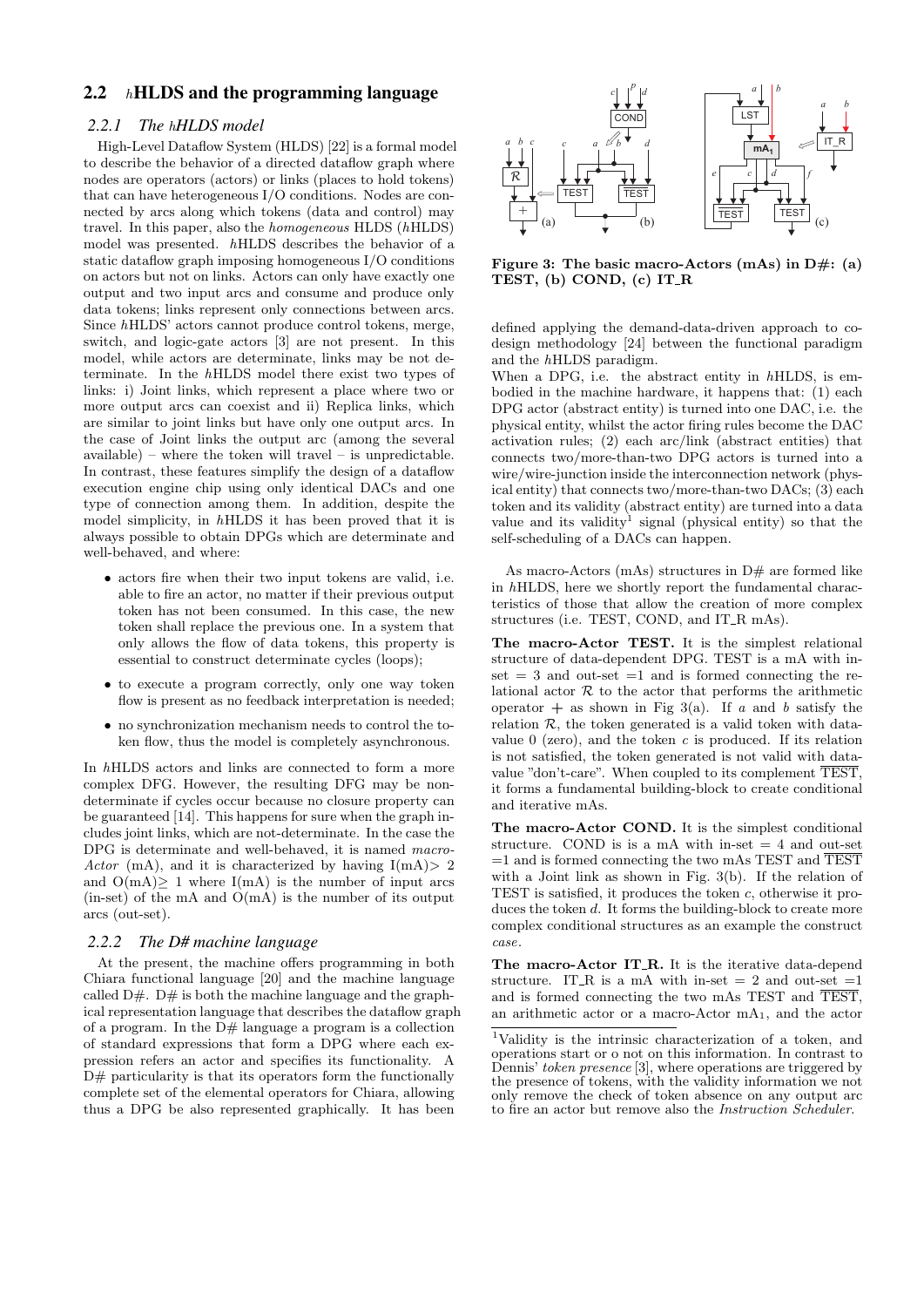

**Figure 4: Matrix product: (a) the generalized dataflow program graph and (b) the corresponding resources required to a processing node**

**LST** as shown in Fig. 3(c). The LST semantics is: it selects the right token the first time it is fired, the left token otherwise. It constitutes the building- block to create more complex data-dependent iterative structures. As an example, if  $mA_1$  (at the center of Fig. 3(c)) is itself an IT\_R macro-Actor, the figure represents a determinate and well-behaved nested-data-dependent iterative structure.

#### 3. CASE STUDY: THE MATRIX MULTIPLI-**CATION**

To test some computational capabilities of the configurable Dataflow-Machine we have used the product of two matrices  $C(N, P) = A(N, M) \times B(M, P)$  where  $a_{i,j}$  with  $i =$  $1, 2, \ldots, N$  and  $j = 1, 2, \ldots, M$  is an element of *A*, and  $b_{j,k}$ with  $j = 1, 2, \ldots, M$  and  $k = 1, 2, \ldots, P$  is an element of *B*. **The evaluation model**. Fig. 4.a shows the generalized DPG for the matrix product expressed in terms of dot product  $(\underline{\mathbf{a}}_i \cdot \underline{\mathbf{b}}_i)$  of the *N* row vectors of matrix *A* 

$$
\underline{\mathbf{a}}_i = \{a_{i1}, a_{i2}, \dots, a_{iM}\} \qquad i = 1, 2, \dots, N
$$

and *P* column vector of matrix *B*

$$
\underline{\mathbf{b}}_i = \{b_{1i}, b_{2i}, \dots, b_{Mi}\} \qquad i = 1, 2, \dots, P
$$

As we can observe, it constitutes a reverse tree organized  $\sin L_s = [log_2 M] + 1$  sequential levels. It consists of 2*M* − 1*M* actors with *M* of them implementing the multiplication function and  $M-1$  of them implementing the addition function. LI, RI, and O represent the left input token set, the right input token set, and the output token set respectively, as they are defined in the language D#.

Fig. 4.b shows how a generalized processing node<sup>2</sup> is organized in terms of the MDE engine and kernel processor. Inside the MDE engine, all these DACs are allocated on a number of levels like in the DPG and execute the dot product computation in a number of sequential stages  $L_n = L + 1 = \lfloor log_2 M \rfloor + 1.$ 

At each stage, the maximum spatial parallelism is exploited,

**Table 1: DPE engine characteristic table**

| Level                                                                  | DAC    | Operation |          | Parallelism      |  |  |  |  |
|------------------------------------------------------------------------|--------|-----------|----------|------------------|--|--|--|--|
|                                                                        | number | type      | time     | degree (spatial) |  |  |  |  |
|                                                                        | М      | mpy       | $\tau_m$ |                  |  |  |  |  |
| $\overline{2}$                                                         | M/2    | add       | $\tau_a$ | M/2              |  |  |  |  |
|                                                                        |        |           | .        | .                |  |  |  |  |
| $L_n$                                                                  |        | add       | $\tau_a$ |                  |  |  |  |  |
|                                                                        |        |           |          |                  |  |  |  |  |
| Total computing time $T_c = \tau_m + \lfloor log_2 M \rfloor * \tau_a$ |        |           |          |                  |  |  |  |  |



**Figure 5:** *T<sup>c</sup>* **versus vector size** *M* **for different values of** *τ<sup>a</sup>*

and the total computational time is  $T_c = \tau_m + \left[ \log_2 M \right] * \tau_a$ where  $\tau_m$  is the multiplication delay and  $\tau_a$  is the addition delay. As these delays depend on the utilized technology, we assume that  $\tau_m = 2\tau_a$  and that  $1ns \leq \tau_a \leq 5ns$ , including the token transfer from the kernel processor.

Its characteristics are synthetically shown in Table 1. Figure 5 shows the total computation time  $T_c$  of the DPE versus vector dimension values up to 500 for three different values of *τa*.

It is important to outline that, with reference to the DPG, it is possible to consider this operation decomposed into a linearly organized set of tasks or phases. Besides, in a MDE, the pipelining technique may be used to overlap the computation of independent sets of operands because it consists of a number of stages equal to the number of levels of the calculation tree  $L_n = L + 1$ . A first stage  $\pi$  executes the parallel multiplication of the components of the two M-dimensioned vectors; *L* stages execute the parallel additions  $\sigma_i$  with  $i = 1, 2, \ldots, L$  to compute the sum of the M products. The interstage latches needed for the correct operations of pipeline are inside the Initial Data Value memory of kernel processor. This is a purely asynchronous pipelined system,where the times at which significant events take place, including the flow of tokens between stages, are not under the control of a central clock but are regulated in a completely decentralized manner by the DACs belonging to the different stages.

For each stage *i*, we define a "stage delay"  $\tau_i$  as the time required to perform it. The "pipeline period"  $\tau_p$ , the minimum time interval between two successive stages of the pipeline, is determined as  $\tau_p = Max(\tau_i)$  for  $1 \leq i \leq L_n$ . The "pipeline" frequency"  $\phi = 1/\tau_p$ , the inverse of the pipeline period, is the frequency at which the pipeline operates. The characteristics of pipelined MDE are summarized in Table 2.

<sup>2</sup> In this context, without losing of generality, we use the term node processing instead of generalized processing node to indicate the set of processing nodes necessary to represent the whole DPG.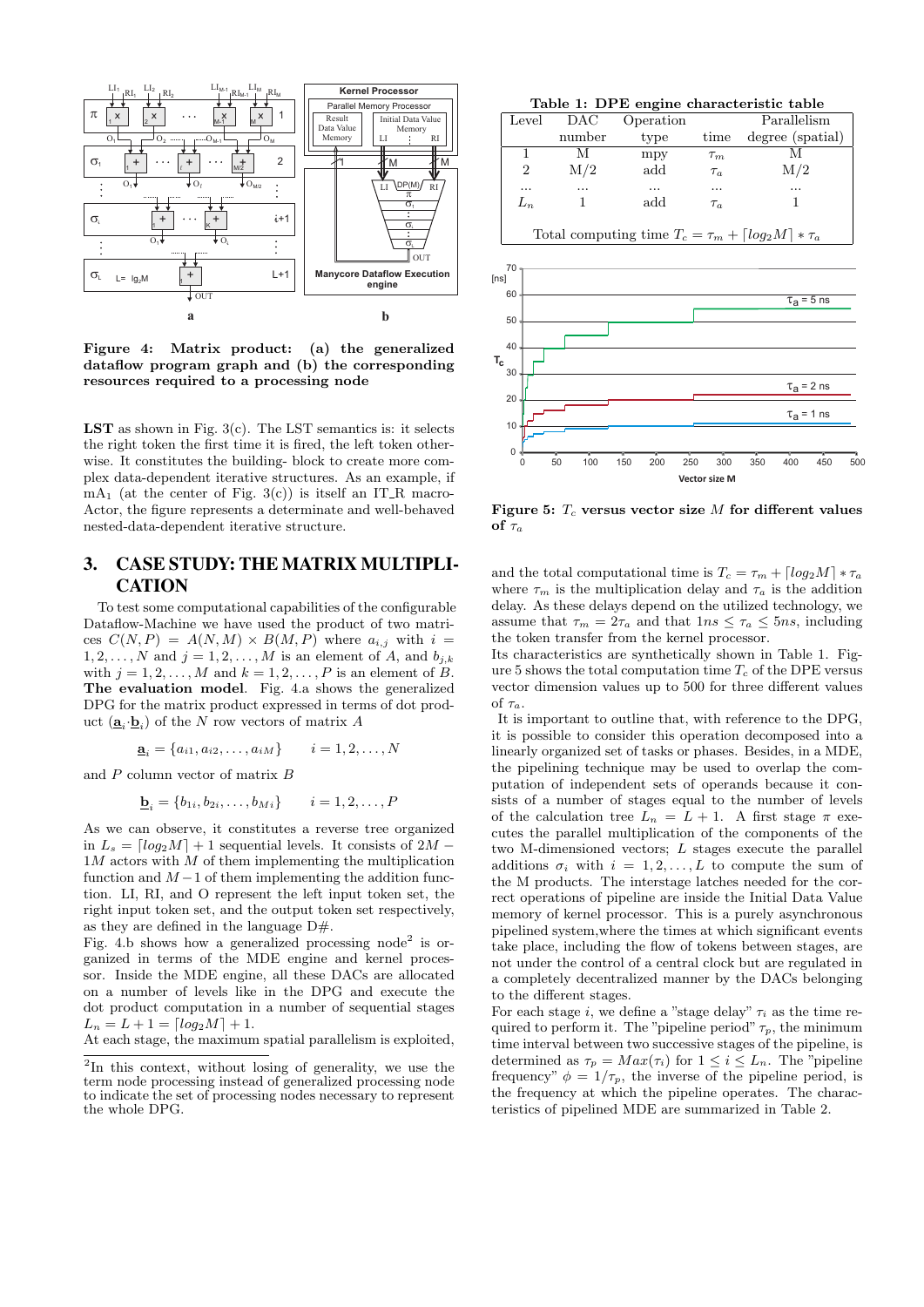**Table 2: Pipelined MDE engine characteristics.**

| Number of stages $L_n$ : $\lceil log_2 M \rceil + 1$ |                |                                        |
|------------------------------------------------------|----------------|----------------------------------------|
| Interstage latches                                   |                | $:$ inside the DAC                     |
| Stage delay $\tau_i$                                 | $\ddot{\cdot}$ | time required for the $i^{th}$ stage   |
|                                                      |                | to carry out its task                  |
| Pipelining period $\tau_n$                           |                | the minimum time interval              |
|                                                      |                | between two successive                 |
|                                                      |                | stages of the pipeline                 |
|                                                      |                | $\tau_p = Max(\tau_i) 1 \leq i \leq n$ |
| Pipelining frequency $\phi$ :                        |                | $1/\tau_n$                             |
| Type of parallelism                                  | $\ddot{\cdot}$ | spatial and temporal                   |
| Parallelism degree                                   | $\cdot$        | $2M - 1$                               |

To evaluate the performance enhancement due to the pipelining, a number of performance characteristics should be considered as the throughput, the speedup, the throughput rate, and latency and efficiency. Among these the throughput TP and the speedup S are the most important and meaningful for our purpose. For the MDE operating in non-pipelined mode, the number of stages completely processed by the system per unit time is

$$
TP = \frac{1}{\tau_m + \lceil \log_2 M \rceil * \tau_a}
$$

In the pipelined mode (Table 2) the MDE operates as an  $L_n$ -stage pipeline system where the tasks are delivered to the pipeline at the same time interval  $\tau_p$ . The system will require a time  $L_n \times \tau_p$  to fill the pipeline and process the first task; thereafter, it will process one task after every time interval  $\tau_p$ . Therefore, the pipeline system processes K tasks (stages) in a time

$$
T_{cp}(K, L_n) = (\lceil log_2 M \rceil + K) * \tau_p
$$

Hence the throughput  $TP_p$  of the system in pipeline mode is

$$
TP_p = \frac{K}{(\lceil log_2 M \rceil + K) * \tau_p}
$$

The speedup S of the pipelined  $L_n$ -stage computing K tasks respect to the non-pipelined computation is

$$
S = \frac{K * (\tau_m + \lceil log_2 M \rceil) * \tau_p}{(\lceil log_2 M \rceil + K) * \tau_p}
$$

**Performance evaluation**. To evaluate the behavior of the configurable Dataflow-Machine, we have used CODACS demonstrator [19], an FPGA-based prototype based on 5 Altera APEX20K15-3C components. The main performance characteristics of the MDE for the pipelined and non-pipelined mode operating modalities are reported in Table 3. Figure 6 shows Performance, in Gigaflops, of the MDE versus vector size *M* for  $\tau_a = 1$  ns.

At this point, parameterized to the problem size M, the MDE has been completely characterized and defined from both an architectural and performance point of view. This is very important because it constitutes the *hard* part of the dataflow process for the dot products of two vectors of size M. In this case all the K entries of the product matrix *C* are the dot product of row and column vectors of the two matrices *A* and *B*, so the dot products to execute are of this type.

**Table 3: Characteristics of a pipelined vs nonpipelined MDE.**

|             | <b>Operating Modalities</b>                          |                                                                                         |  |  |
|-------------|------------------------------------------------------|-----------------------------------------------------------------------------------------|--|--|
|             | Non Pipelined                                        | Pipelined                                                                               |  |  |
| Throughput  | $\tau_m + \lceil \log_2 M \rceil * \tau_a$           | K<br>$(\lceil \log_2 M \rceil + K) * \tau_n$                                            |  |  |
| Speedup     |                                                      | $K*(\tau_m + \lceil \log_2 M \rceil \tau_a)$<br>$(\lceil \log_2 M \rceil + K) * \tau_p$ |  |  |
| Performance | $2M - 1$<br>$\tau_m + \lceil \log_2 M \rceil \tau_a$ | $2M - 1$<br>$\tau_n$                                                                    |  |  |
|             |                                                      |                                                                                         |  |  |



**Figure 6: MDE performance in pipelined (P***p***) and** non pipelined (P) modes versus vector size M ( $\tau_a = 1$ **ns)**

#### 4. RELATED WORK

A recent project that investigated how to exploit dataflow concepts in many-cores was TERAFLUX [8], that introduced dynamic dataflow based threads called DF-threads [9]. Its challenging goal was to develop a dataflow based execution model on standard off-the-shelf cores [10][11]. Additional analysis lead to exploration of execution over faulty components [25] and applicability to the Haskell and Transactional Memory [7]. A step toward the fine granularity of the dataflow is the *dataflow codelet* or simply *codelet* [26]. A codelet is a collection of machine instructions smaller than a thread but coarser than the traditional dataflow and represents the finest granularity of parallelism that can be scheduled as a unit of computation. Its operational semantics asserts that a codelet is first enabled, when all its events are satisfied, and then fired (scheduled), when a processing element becomes available. Less recently, new reconfigurable architectures very similar to the dataflow approaches have been proposed. TRIPS [1] is based on a hybrid von Neumann/dataflow architecture that combines an instance of coarse-grained, polymorphous grid processor core with an adaptive on-chip memory system. TRIPS uses three different execution modes, focusing on instruction-, dataor thread-level parallelism. WaveScalar [17], on the other hand, totally abandons the program counter. Both TRIPS and WaveScalar take a hybrid static/dynamic approach to scheduling instruction execution by carefully placing instructions in an array of processing elements and then allowing execution to proceed dynamically. But, in the configurable Dataflow-Machine during the execution of an algorithm it is not necessary to fetch any instruction or data from memory thanks to its dataflow soft-core. Another lively interest